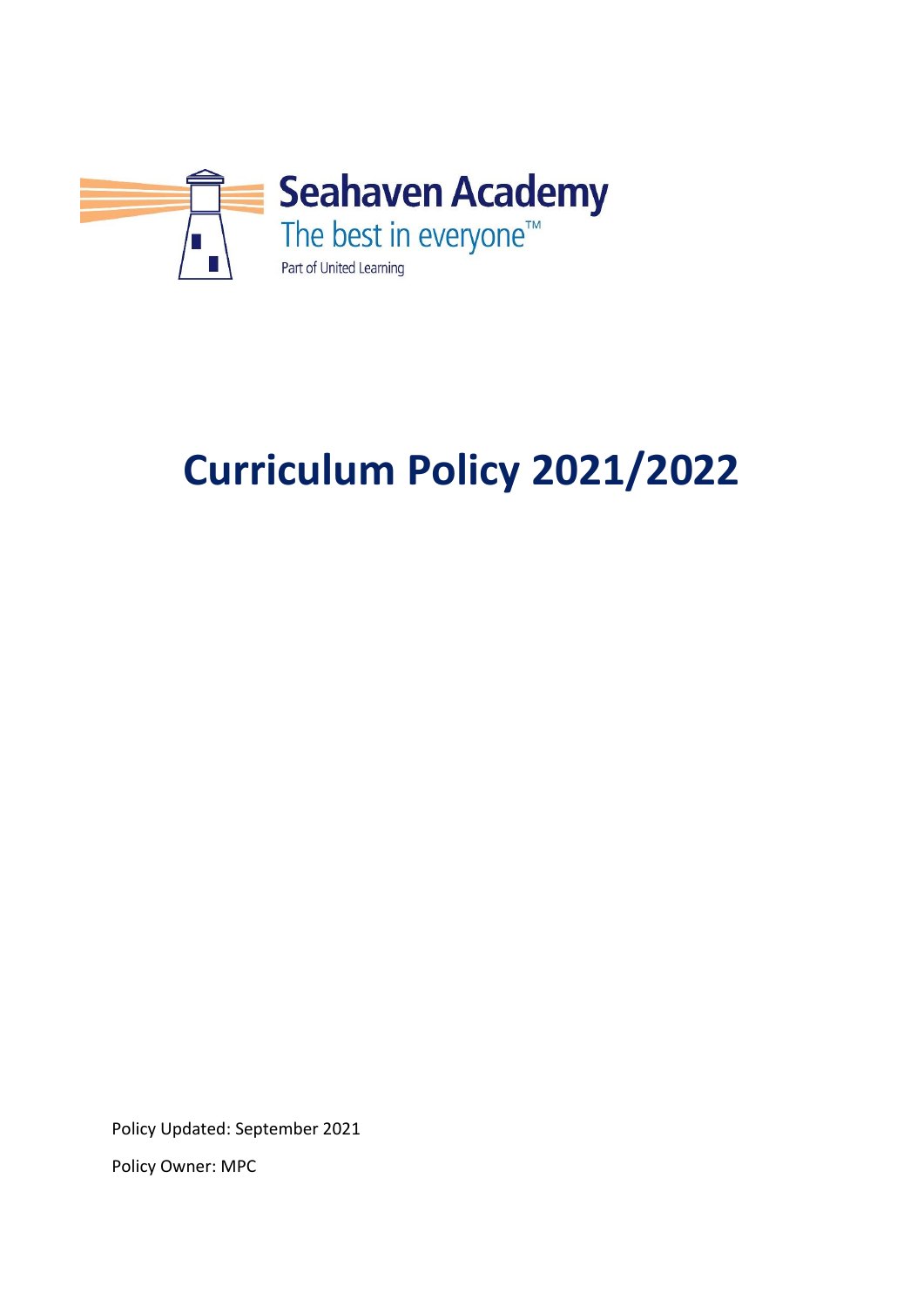# **Seahaven Academy Curriculum Policy 2021/2022**

## **1. Rationale**

Our aim is to provide an excellent education for all our students; an education which brings out the best in all of them and prepares them for success in life. Our curriculum is designed to provide children with the core knowledge they need for success in education and later life, to maximise their cognitive development, to develop the whole person and the talents of the individual and to allow all children to become active and economically self-sufficient citizens. By drawing on the best that's been thought, said and done in each subject, we hope that our curriculum enables children to appreciate and participate in the full richness of the human experience.

Seahaven Academy offers students a broad and balanced curriculum matched to the needs of the individual student, giving students a wide choice of subjects throughout their time here. All students have access to the full curriculum, irrespective of gender, SEND, ethnicity, academic ability, social or cultural background. The curriculum meets all statutory requirements.

Our curriculum, encapsulating students' whole learning experience during time in school, is underpinned by the United Learning Curriculum principles of "Entitlement, Mastery, Stability and Concepts."

### **2. Approach**

The Ebacc is at the core of our curriculum. It is a set of subjects at GCSE that keeps young people's options open for further study and future careers. The EBacc is:

- English language and literature
- maths
- the sciences
- geography or history
- French

At Seahaven we strongly encourage students to take the EBacc qualification and we expect the majority of our students to follow this pathway. All students are expected to choose one EBacc subject within their KS4 options (although individual requests from students and parents may be agreed where particular learning needs suggest this is not beneficial to the student) and all are encouraged to take a language and a humanity in order to complete the EBacc. All students study statutory Religious Education, PSHE and PE.

At KS3, we deliver a traditional 3 year curriculum. If student need is identified then we provide additional opportunities for support in English and maths, including catchup provision. We rotate different Design Technology skills, covering Product Design and Food Technology. All students study statutory RE, PSHE and PE.

At both KS3 and 4, students are offered and encouraged to participate in different enrichment 'subjects/activities' each term from a diverse group of activities.

Students are set within Maths (from Y7), and in Science (from Year 8).

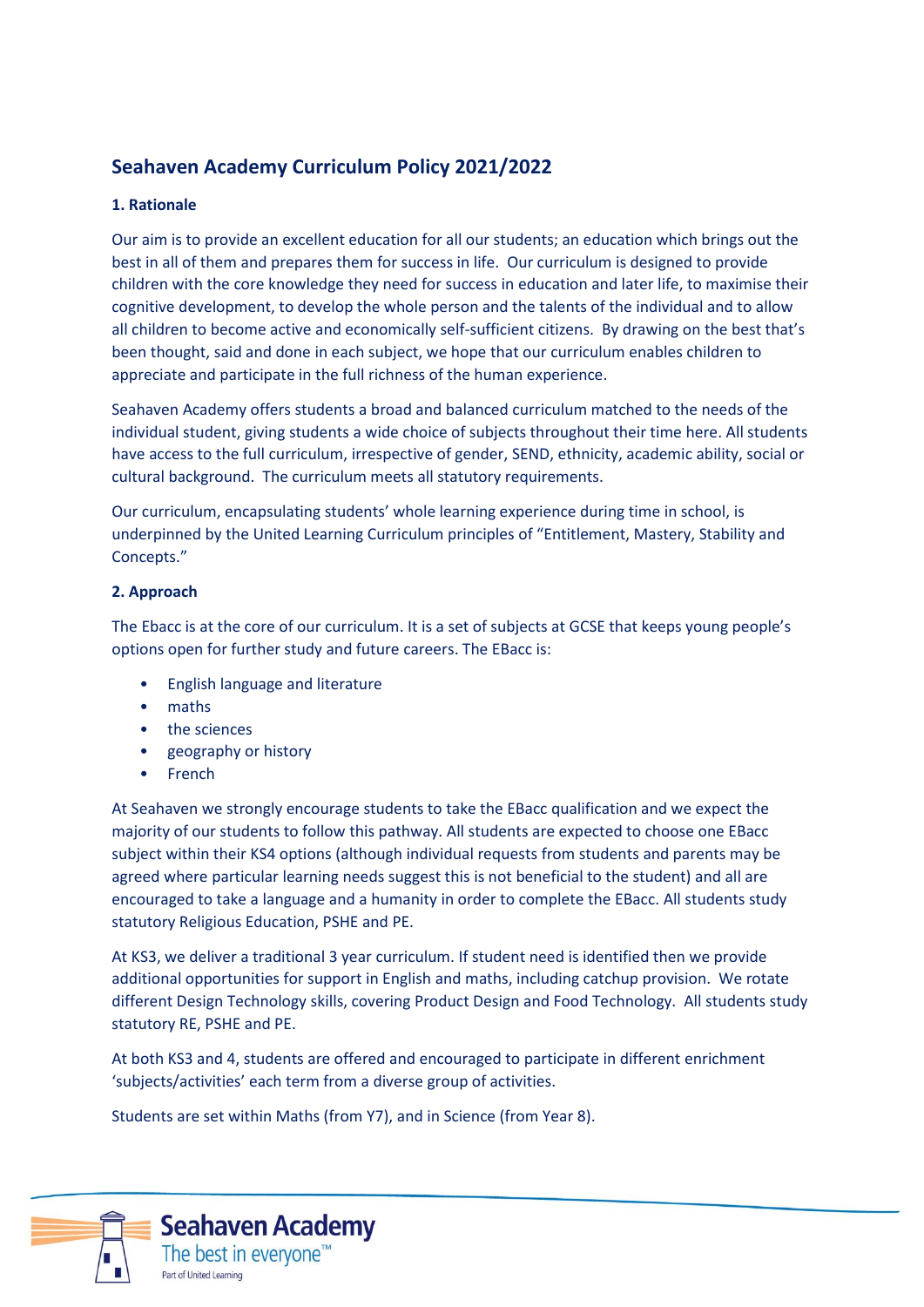#### **The options process**

There are three main pathways available at Seahaven Academy, designed to meet the academic needs of all students and ensure a broad and balanced curriculum is provided.

EBACC – Students study the core academic subjects plus at least one humanities subject and a language at GCSE. In addition, one other optional subject choice is available to them.

Attainment – Students study the core academic subjects plus at least one humanities subject. Most will study a Modern Foreign Language (French), if appropriate, and one other option subject

Progress – This pathway will only be available to a key group of students. They will still cover the core academic subjects but will have the opportunity for additional core support and one guided option.

The exact curriculum offer is generated from student choices and then students are allocated according to the priority given. Wherever possible within acceptable class sizes, all students will be allocated subjects from their preferred choices and first reserve – if further reserves are needed then the student and parent will receive further contact.

Once allocations are published, we deal with any appeals in order of receipt. Students can ask to change options up to the end of the first half-term after choosing, and beyond that in individual special cases. Any changes still adhere to the principles above.

Link to the options booklet 2020/21[: Year 9 Options booklet 2021.pdf \(seahavenacademy.org.uk\)](https://www.seahavenacademy.org.uk/Portals/0/Library/Documents/Year%209%20options/Year%209%20Options%20booklet%202021.pdf?ver=hJMU1qw5OBc6kypL9b-Zmg%3d%3d)

#### **Alternative curriculum provision**

In some individual cases, student, parents and SLT members agree that a student needs a different curriculum in order to enjoy and achieve. This is organised on an individual basis, so precedent should not be used as an indication of availability.

Alternative curriculums may include extra support within lessons, opting for one less subject and instead receiving supported study time or application to external Alternative Provision.

#### **3. Responsibility**

The Governing Body will review the curriculum approach to ensure that it reflects the students' needs primarily and fits with local and national requirements. They will understand the impact that the curriculum has on achievement and progress as well as staffing and the budget.

The Principal and Senior Leadership Team will review the curriculum annually to ensure that it fits with the needs of the students to maximise their opportunity for achievement and happiness. They will ensure that the curriculum allows for clear progression routes between years and Key Stages.

Heads of Faculty and Subject Leaders will review the subject offer each year, considering new courses and ensuring that qualifications are current and relevant. They will monitor the quality of curriculum delivery in line with the Teaching, Learning and Assessment Policy.

Teachers and support staff will deliver the curriculum in line with the Teaching, Learning and Assessment Policy, differentiating work to ensure that all students can access it.